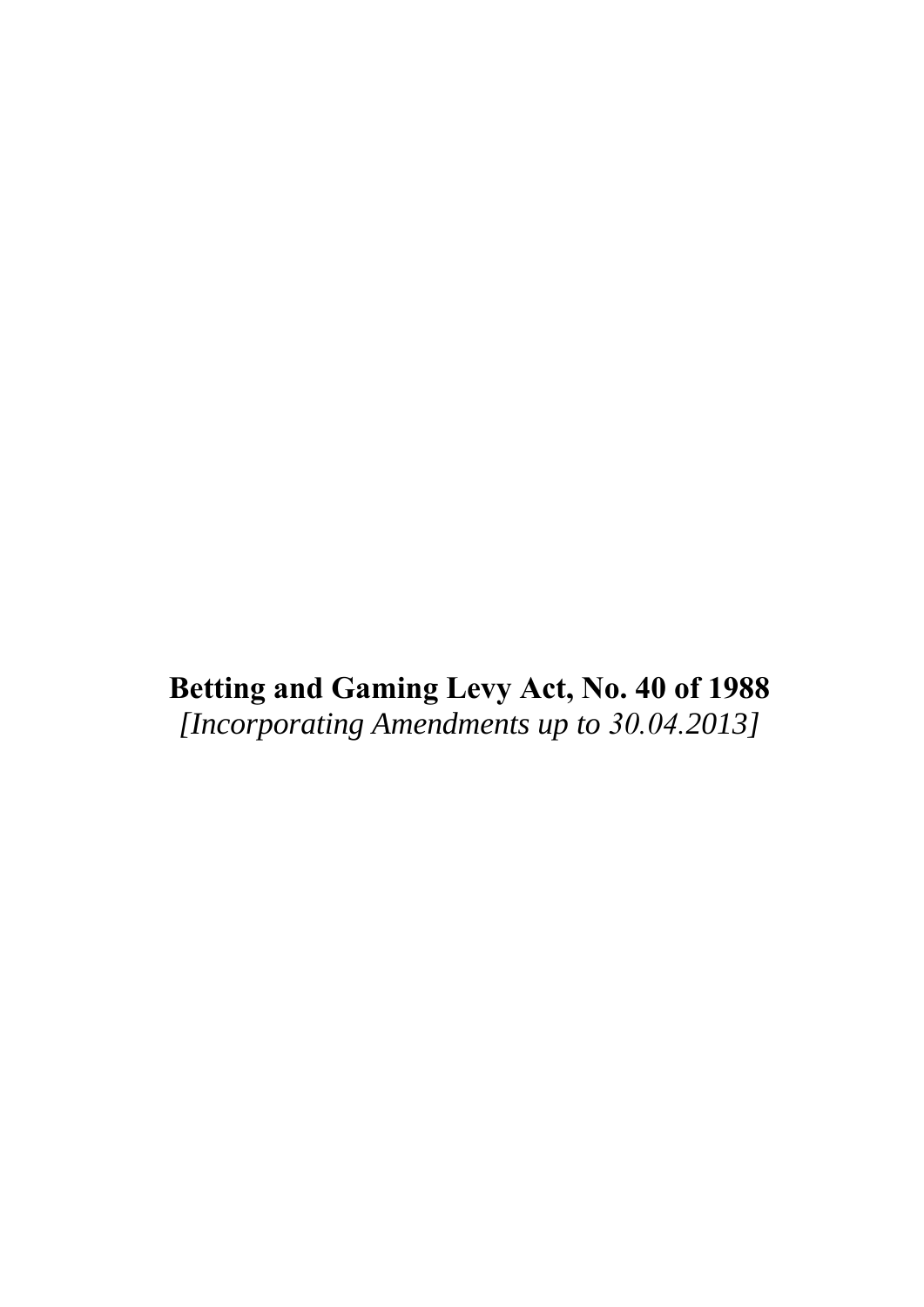## **Betting and Gaming Levy Act, No. 40 of 1988**

[Certified on 24<sup>th</sup> November, 1988]

AN ACT TO PROVIDE FOR THE IMPOSITION OF AN ANNUAL LEVY ON PERSONS CARRYING ON THE BUSINESS OF BOOKMAKER OR GAMING; AND FOR MATTERS CONNECTED THERWITH OR INCIDENTAL THERETO.

BE it enacted by the Parliament of the Democratic Socialist Republic of Sri Lanka as follows

- 1 This Act may be cited as the Betting and Gaming Levy Act, No. 40 of 1988 Short title
- 2 (1) Subject to the other provisions of this act, and notwithstanding any other law, there shall be charged and levied for the year commencing on April 1<sup>st.</sup> 1988, and in respect of every year thereafter, on every person who carries on in Sri Lanka, whether lawfully or unlawfully, during that year (for whatever period) Imposition of the levy
	- (a) the business of bookmaker; or
	- (b) the business of gamming,
		- a levy (hereinafter referred to as the "Levy") equivalent to the respective amounts set out in the Schedule to this Act. 2 of 7 of 2001 2 of 9 of 2005 Provided however, that where any person commences to carry on any such business as is referred to in paragraph (a) or (b) on or after October 1 of any year, he shall be liable to pay half the levy payable by him under this Act, for that year.
	- (1A) **Every person who is liable to pay the levy under subsection (1) 2 of 19 of 2013 shall, in addition to the payment of such levy, be charged a levy at the rate of five** *per centum***, on the gross collection of the businesses referred to in paragraphs (***a***) or (***b***) of subsection (1) carried on by him in respect of each month:**

**Provided however, the person who is liable to pay the levy under this subsection, shall not be liable to pay the Value Added Tax under the Value Added Tax Act, No.14 of 2002 or the Nation Building Tax under the Nation Building Tax Act, No.9 of 2009, on such collection:** 

**Provided further, that any person whose gross collection in respect of the businesses referred to in paragraphs (***a***) or (***b***)**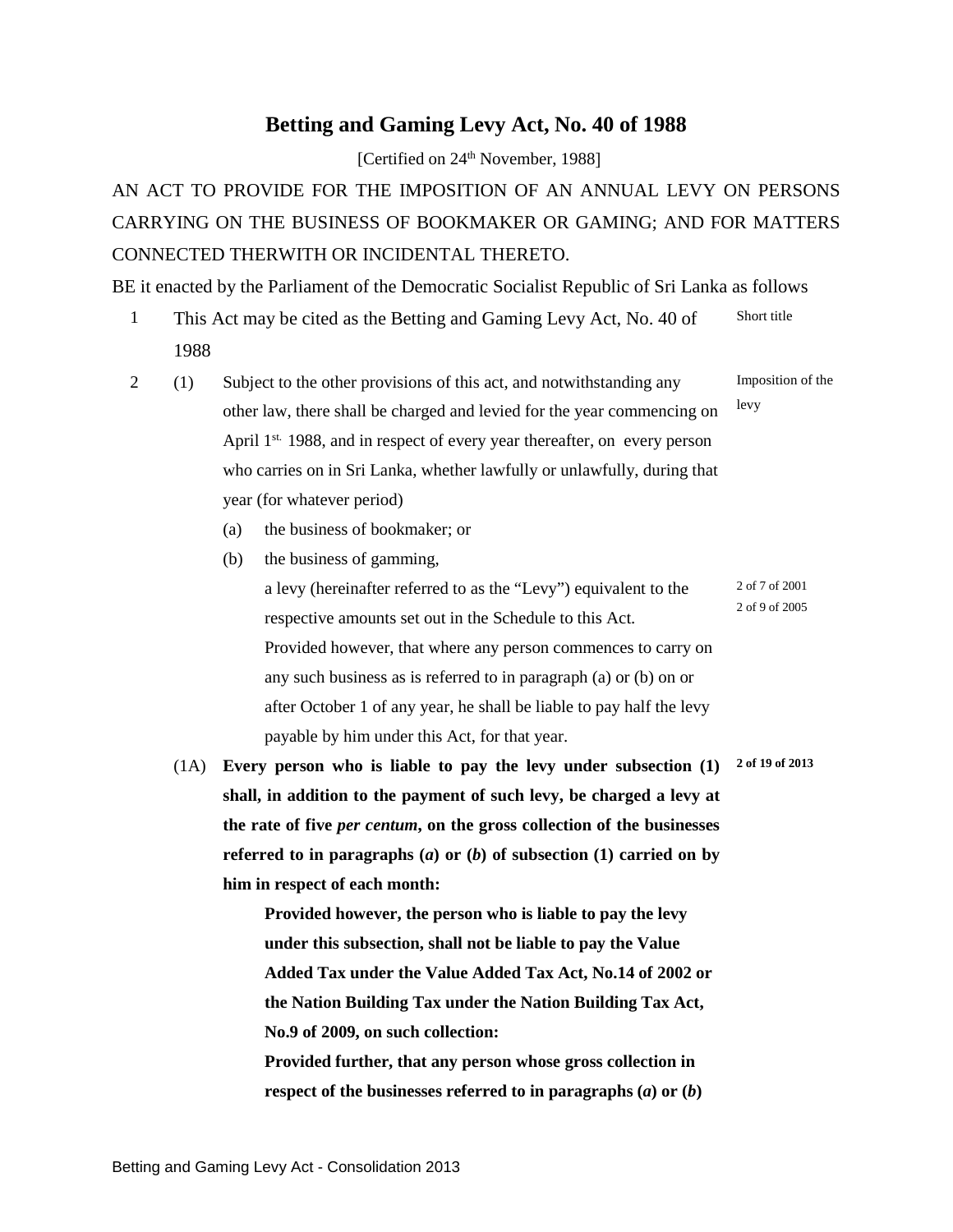**of subsection (1) does not exceed one million rupees per month, such person shall not be liable to pay the levy required to be paid under this subsection.**

- **(1B) Every person who is liable to pay the levy under subsection (1A), shall-**2 of 19 of 2013 *(a)* **on or before the twentieth day of the month following the end** 
	- **of the relevant quarter, furnish to the Commissioner General either in writing or by electronic means a return in such form and containing such particulars as may be specified by the Commissioner General, of the gross collection of such person; and**
	- *(b)* **pay such levy in respect of each month, on or before the end of the first week of the month following the end of that month.**
- **(1C) Where any person who is liable to pay the levy under subsection (1A), fails to pay the levy thereof, the provisions of subsections (2), (3), (4), (5) and (6) of section 4 of this Act shall,** *mutatis mutandis*  **apply in respect of such failure to pay the levy payable under subsection (1A).**
- **(1D) For the purposes of this section—** 2 of 19 of 2013
	- **(a) "gross collection" means the total amount recovered from the business of bookmaker or business of gaming in respect of that month ;**
	- **(b) "relevant quarter" means the period of three months commencing on the first day of January, first day of April, first day of July or first day of October of any year.".**
- (2) Nothing in the preceding provisions of this section shall be construed as conferring legality on any business referred to in this section if such business is prohibited by law.
- **2A (1) Every person who, on or after January1, 2013 carries on the business of a bookmaker or gaming, as is referred to in subsection (1) of section 2, shall register with the Department of Inland Revenue, within five months from the date of commencement of this Act or within one month from the date of commencement of the business as the case may be. Registration of**

2 of 19 of 2013

**2 of 19 of 2013**

**betting or gaming business**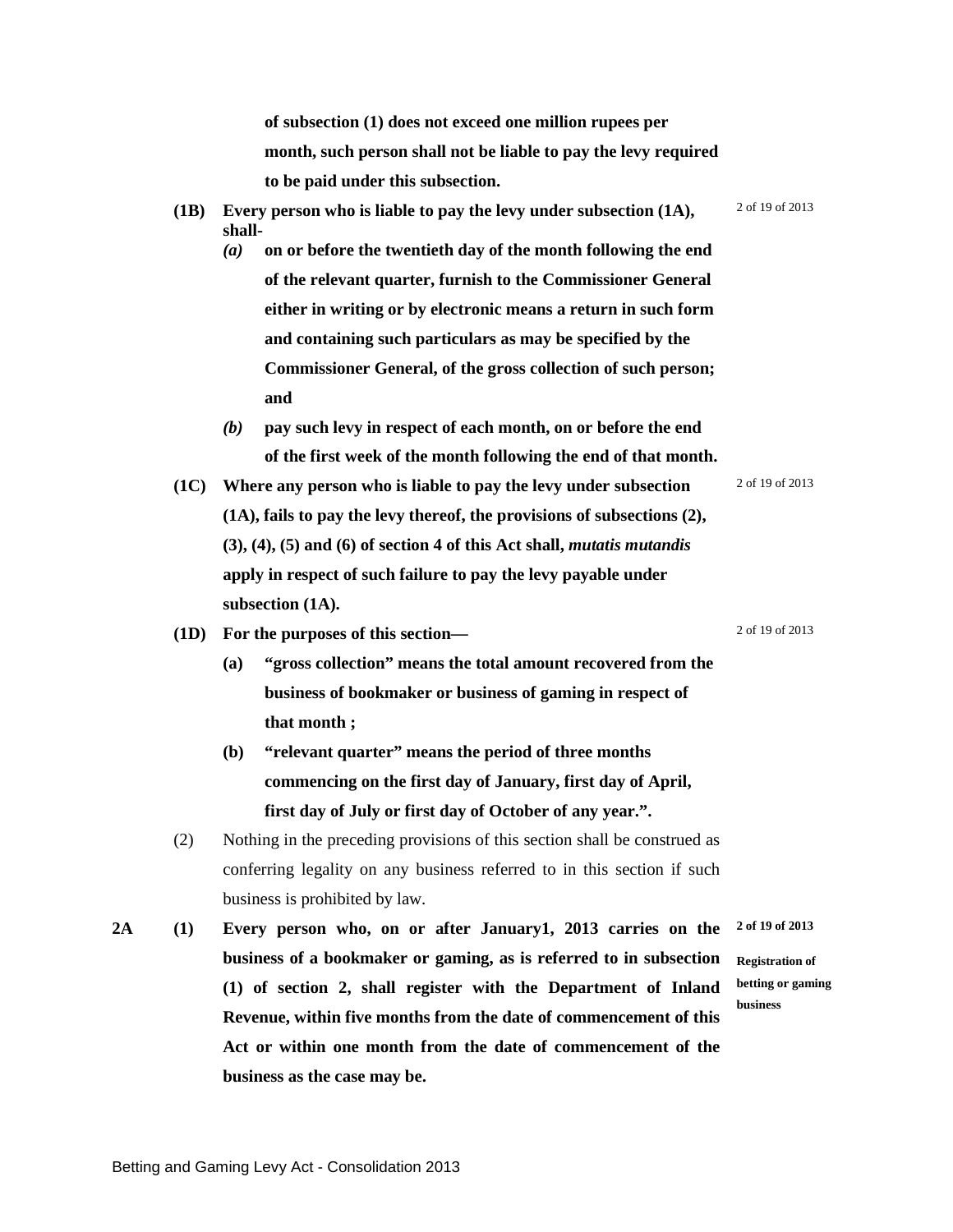- **(2) The Commissioner General shall issue a certificate of registration containing the name, address, registration number and any other particulars as may be determined by him to every person registered under subsection(1).**
- **(3) Every person who acts in contravention of the provisions of subsection (1), shall commit an offence and shall, on conviction after summary trial by a Magistrate, be liable to a fine not exceeding ten million rupees or to imprisonment of either description for a term not exceeding six months or to both such fine and imprisonment.".**
- 3 Where any business, as is referred to in subsection (1) of section 2, is carried on in different places by the same person he shall be deemed to carry on a separate business in each such place and shall be liable to pay the levy in respect of each such business.
- 4 (1) A person liable to pay the levy under this Act for any year commencing prior to April 1, 2002 shall pay such levy, to the Commissioner-General in four equal installments, on or before the fifteenth day respectively of July, October, and January in that year and the fifteenth day of April of the succeeding year:

business 11 of 11 of 2002

Business in each place a separate

Payment of the levy 12(1) of 11 of 2002

Provided however, that a person who commences to carry on any such business as is referred to in section 2, after the first day of April in any year, shall pay the levy is liable to pay under this Act for that year in such number of installments, and on such dates, as the Commissioner-General may consider reasonable having regard to all the circumstances of the case;

Provided further that a person who is liable to pay an installment of the levy on or before the fifteenth day of July, 1988, or on or before the fifteenth day of October, 1988, shall be deemed not to be in default in the payment of such installment, if he pays such installment within sixty days of the date of commencement of this Act, and where he fails to pay such installment within the aforesaid sixty days, such installment shall be deemed to be in default and the provision of this Act relating to the recovery of an installment of the levy shall apply to the recovery of such installment.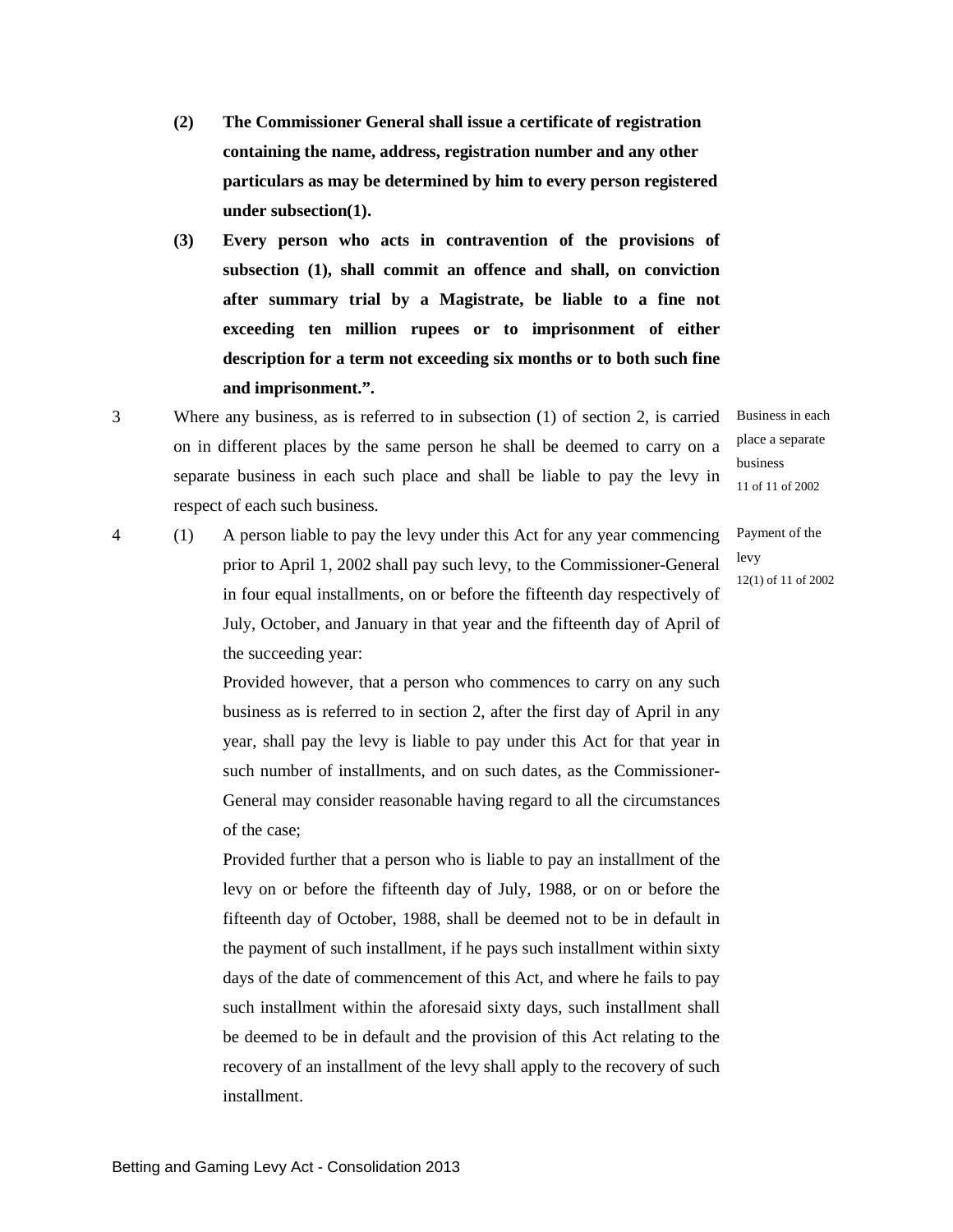- (1A) A person liable to pay the levy under this Act for any year commencing  $12(2)$  of 11 of 2002 on or after April 1, 2002 shall pay the levy to the Commissioner-General in four equal installment on or before the first day respectively, of April, July, October and January of that year. For the purpose of payment of the levy the Commissioner-General may issue an identification number to the person liable to pay the levy: Provided however, that the levy payable by any person for the year of  $12(2)$  of 11 of 2002 assessment commencing on April 1, 2002, shall be paid by him in three equal installments on or before the first day respectively, of July, October and January of the year: Provided further that, a person who commences to carry on any such  $12(2)$  of 11 of 2002 business as is referred to in section 2 after the first day of April of any such year shall pay the levy he is liable to pay under this Act for that year in such number of installment not exceeding four, and on such dates as the Commissioner-General may consider reasonable, having regard to all the circumstances of the case. (2) Where any person liable to pay the levy under this Act fails to any 12(3) of 11 of 2002
	- installment thereof on or before the dates specified or determined, under subsection (1) or (1A) for the payment thereof, the installment shall be deemed to be in default and such person shall be deemed to be a defaulter, for the purpose of this Act.

(3) Where any installment of the levy is in default and 3 of 7 of 2001

- (a) the default is in respect of an installment payable in any year commencing on or after April 1, 1988 but prior to April 1, 2001, the defaulter shall, in addition to the installment in default, pay as penalty
	- (i) a sum equivalent to ten per centum of the installment in default; and
	- (ii) where the installment in default is not paid before the fifteenth day of the month succeeding the month in which such installment had begun to be in default, a further sum equivalent to two per centum of the installment in default in respect of each period ending on the fifteenth day of each succeeding month or part of such period, during which it is in default: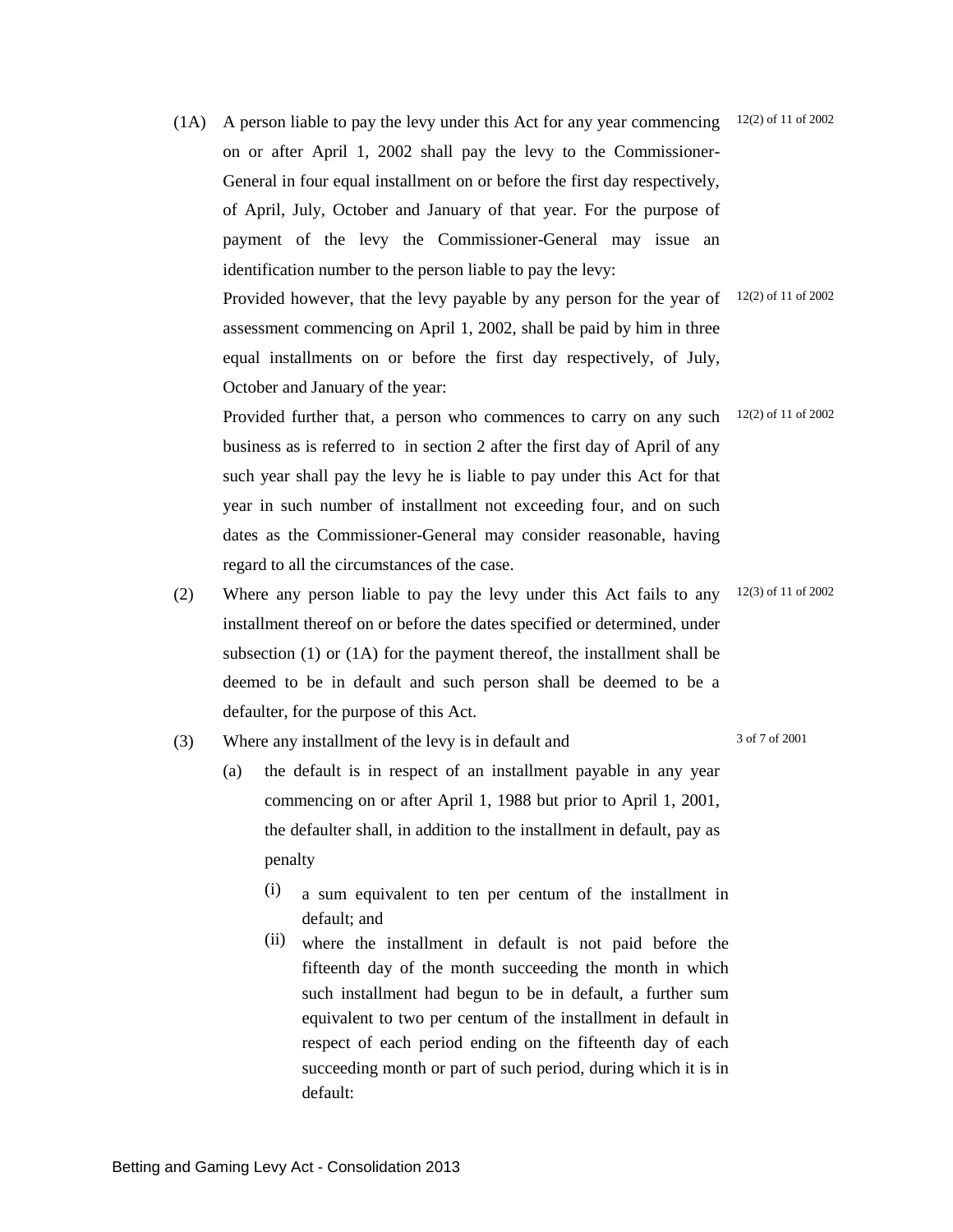provided however, that the total amount payable as penalty under this paragraph shall, in no case exceed fifty per centum of the installment in default; and

(b) the default is in respect of an installment payable in any year commencing on or after April 1, 2001, the defaulter shall in addition to the installment in default, pay as penalty, a further sum equivalent to thirty three and one third per centum of the installment in default, in respect of each period ending on the fifteenth day of each month, succeeding the month in which the installment had begun to be in default or part of such period during which the installment is in default:

provided however, that the total amount payable as penalty under this paragraph shall in no case exceed one hundred per centum of the installment in default.

- (3A) The Commissioner-General may reduce or waive any penalty payable under subsection (3), if the Commissioner-General is satisfied that by reason of special circumstances in which the default occurred, a reduction or waiver of such amount would be just and equitable.
- (4) Any installment in default together with such penalty as is referred to in subsection (3) of this section may be recovered from the person who is the defaulter.
- (5) The provisions of chapters XI and XII and section 40, 41, 42, 43 and 57 of the Turnover Tax Act, shall, mutatis mutandis, apply to the payment and recovery of any installment of the levy payable under this Act,
- (6) Where any installment of the levy is in default, the Commissioner-General may issue a certificate containing particulars of the installment in default and the name of the defaulter to the Inspector-General of Police and the Inspector-General of Police shall on receipt thereof, take such measures as may be necessary to stop the defaulter from carrying on the business of bookmaker or gaming, as the case may be, at the place as shall be specified in such certificate.
	- (a) fails to comply with any requirement imposed on him under section 38 of the Turnover Tax Act read with section (45) of this Act:

12(4) of 11 of 2002

5 (1) Every person who Offences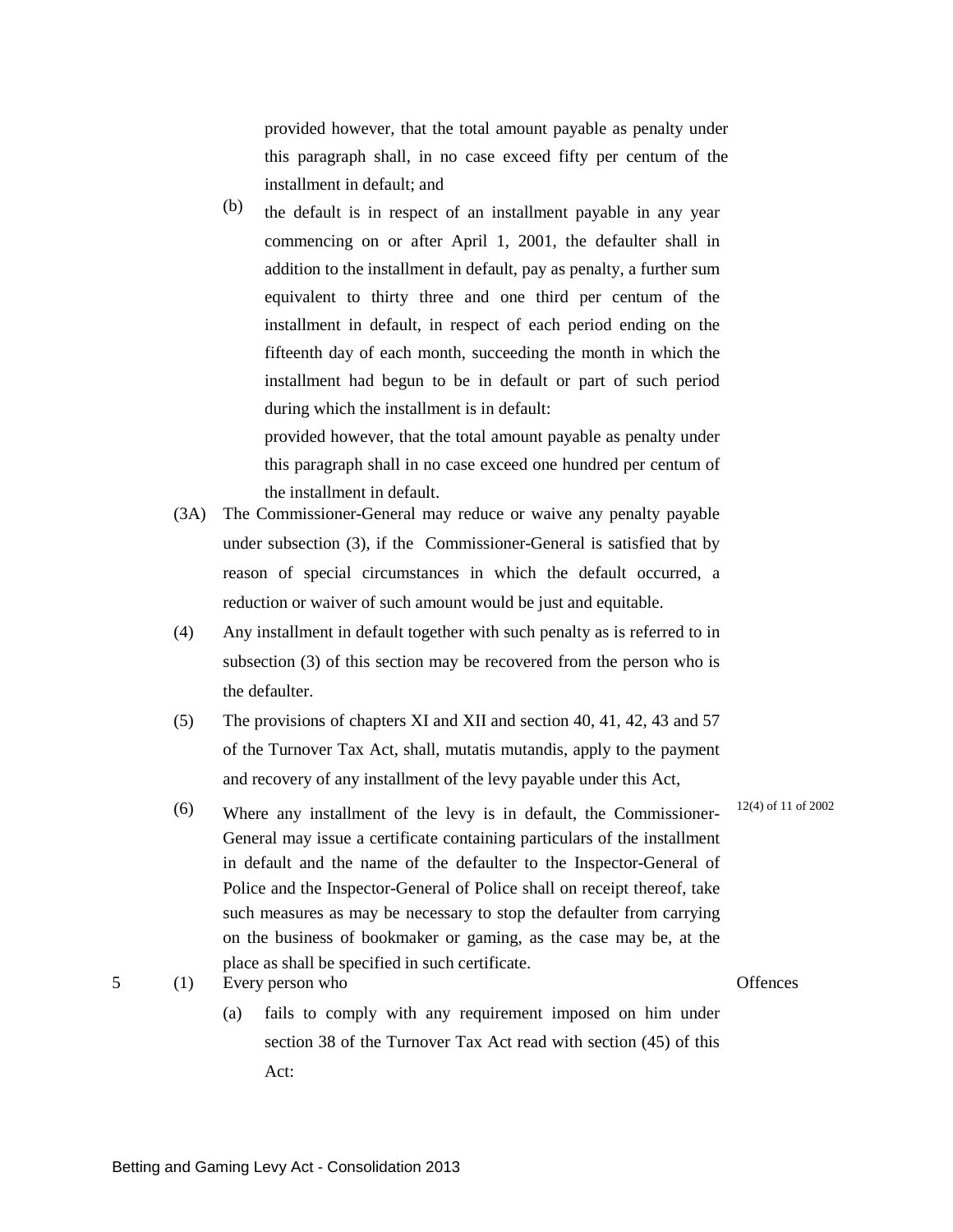- (b) willfully furnishes any false information affecting his liability to the levy or the liability of any other person to the levy;
- (c) Willfully resists or obstruct the Commissioner-General or an  $4$  of  $7$  of 2001 officer of the Inland Revenue Department in the exercise of the powers conferred on the Commissioner –General or such officer by or under section 42 or section 43 of the Turnover Tax Act, read with 4(5) of this Act;
- (d) who being a person required to take an oath under section 57 of the Turnover Tax Act read with section 4(5) of this Act, acts under this Act without taking such oath; or
- (e) Acts in contravention of section 57 of the Turnover Tax Act read with section 4(5) of this Act,

Shall be guilty of an offence under this Act and shall, on conviction after summary trial by a Magistrate, be liable to a fine not exceeding ten thousand rupees or to imprisonment of either description for a term not exceeding one year, or to both such fine and imprisonment.

- (2) The Commissioner-General may compound any offence under subsection (1) if he is satisfied that by reason of any special circumstances in which the offence was committed, compounding of the offence would be just and equitable.
- (3) No prosecution in respect of an offence under subsection (1) shall be instituted in any court except with the sanction of the Commissioner-General.
- 6 (1) The Commissioner-General shall be in charge of the administration of Administration this Act.
	- (2) The Commissioner-General may delegate in writing, to any Deputy Commissioner or Assessor any power or function conferred on, or assigned to, him by this Act.
	- (3) Every Deputy Commissioner or Assessor to whom any power or function has been delegated under subsection (2) shall exercise or discharge that power, subject to the directions of the Commissioner-General.
	- (4) A Deputy Commissioner or Assessor exercising or discharging any power of function of the Commissioner-General under this Act shall bee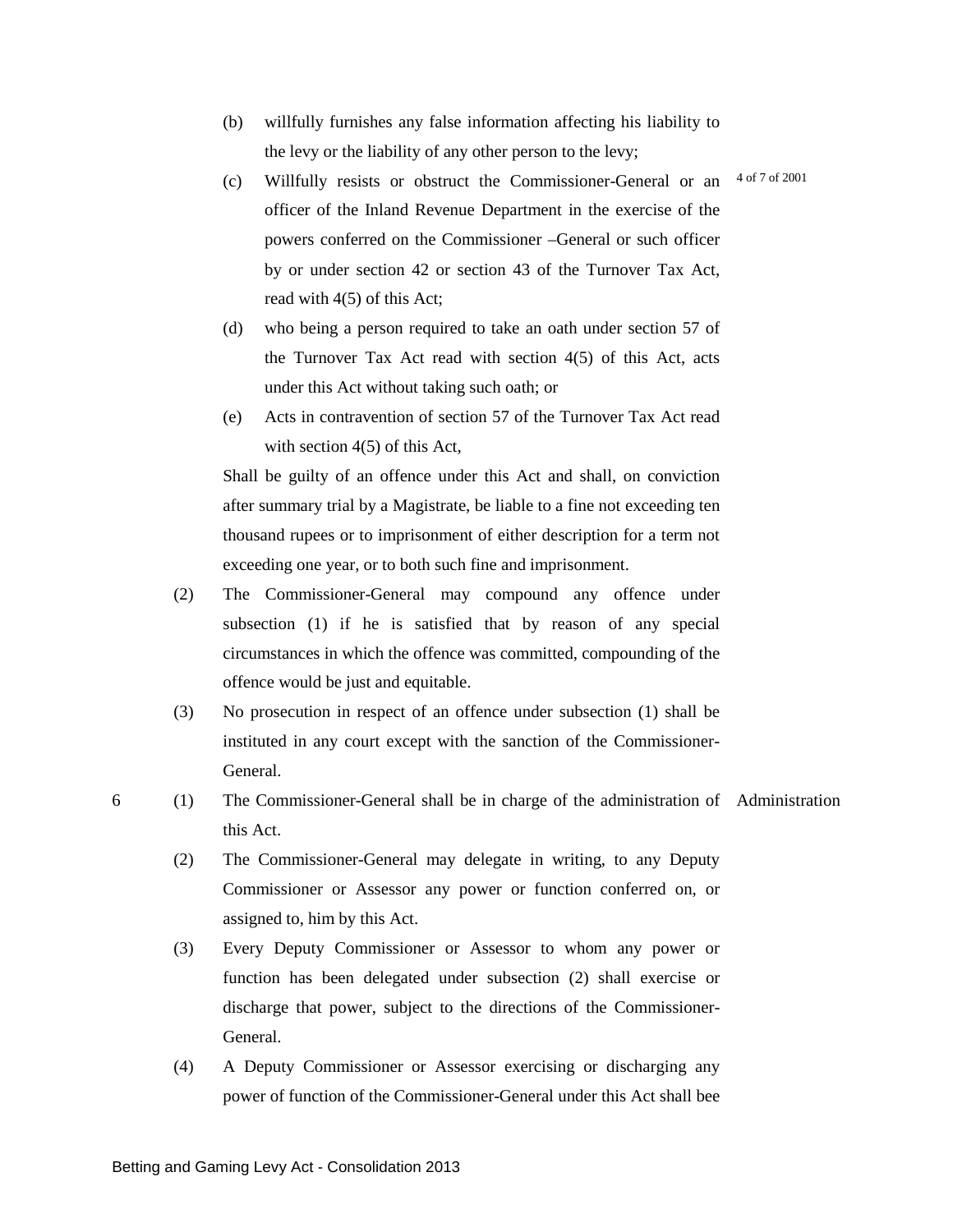deemed for all purposes to be authorized to exercise or discharge that power or function, until the contrary is proved. 7 In this Act, unless the context otherwise requires Interpretation **"Assessor", "Commissioner-General", and "Deputy Commissioner", shall have the respective meanings assigned to them by section 59 of the Turnover Tax Act** ; 4 of 19 of 2013 "bookmaker" means a person who receives or negotiates (a) directly or indirectly; (b) in cash or in credit, bets on horse races run, or proposed to be run, in or outside Sri Lanka; "business" means any business referred to in paragraph (a) or paragraph (b) of section 2 and includes a like vocation or, entering into transaction of a like nature among members of a club; "gaming" means the plying of any game for a stake, and includes the playing of baccarat, punto banco, big six, black jack, boule chemin de fer, chuch-aluck, crown and anchor, faro, faro bank, hazard, poker dice, pontoon, American for French roulette, trend quarantine, *Vingt-et-um*, rudjino or wheel of fortune in any premises to which individuals have access.-2 of 23 of 2003 **"person" includes any company, body of persons, corporate or**  4 of 19 of 2013 **unincorporate or any partnership;".** (a) with or without payment; or (b) whether as of right or not; "Turnover Tax Act" means the Turnover Tax Act, No. 60 of 1981; "year" means the period of twelve months commencing on the first day of April of any year and ending on the thirty-first day of March in the immediately succeeding year. 8 In the event of any inconsistency between the Sinhala and Tamil texts of this Act, the Sinhala text shall prevail. Sinhala text to prevail in case

of inconsistency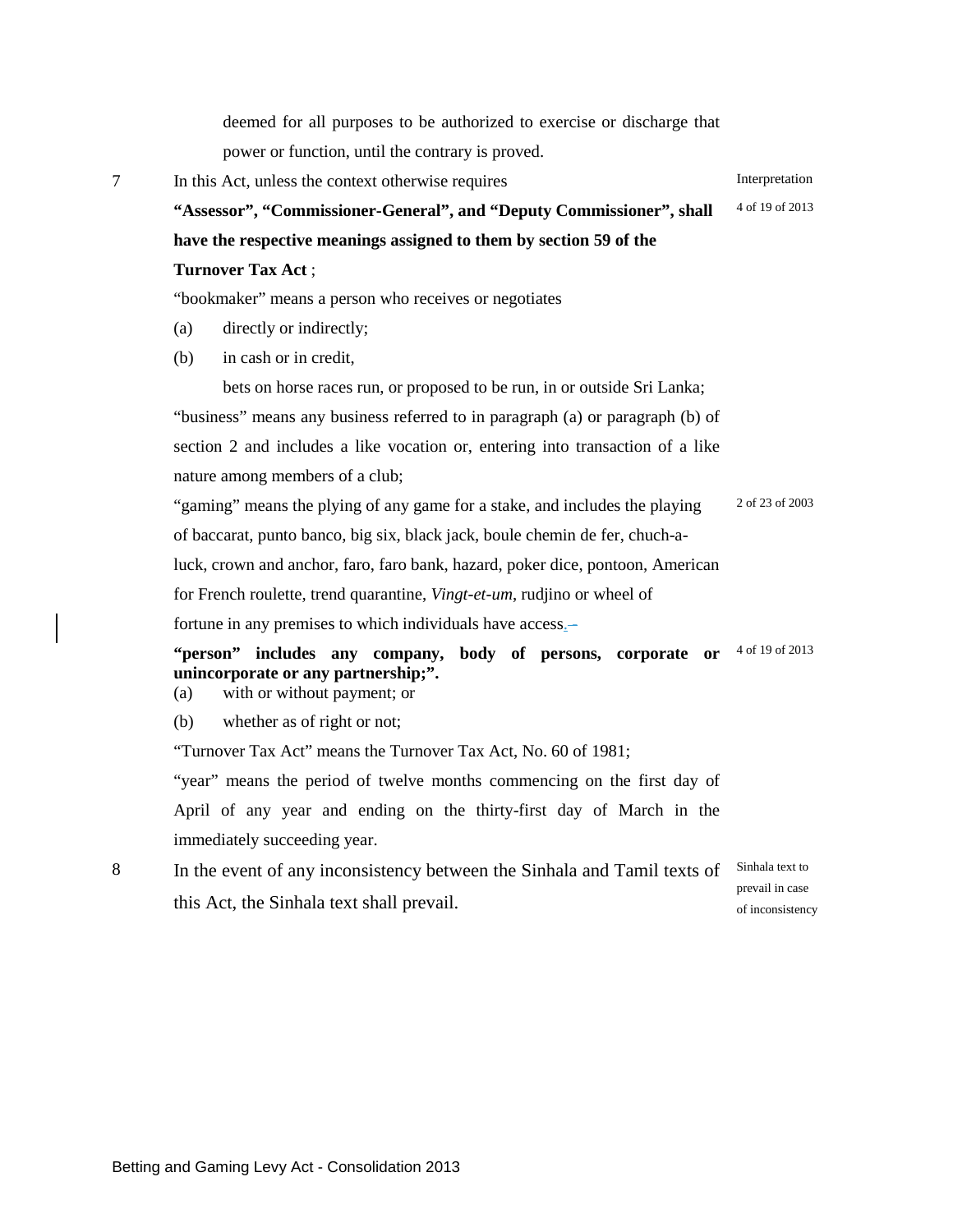## Schedules

| The amount of the levy payable by a person carrying on the business of<br>bookmaker for every year specified in Column I hereto, shall be<br>equivalent to the amount specified in the corresponding entry in Column<br>II hereto- | 2 of 14 of 2006<br>6 of 19 of 2013                                                                           |                                                                                               |                                                                                                  |  |
|------------------------------------------------------------------------------------------------------------------------------------------------------------------------------------------------------------------------------------|--------------------------------------------------------------------------------------------------------------|-----------------------------------------------------------------------------------------------|--------------------------------------------------------------------------------------------------|--|
|                                                                                                                                                                                                                                    |                                                                                                              |                                                                                               |                                                                                                  |  |
|                                                                                                                                                                                                                                    |                                                                                                              | Year                                                                                          | Amount of Levy                                                                                   |  |
| 1.                                                                                                                                                                                                                                 |                                                                                                              | For every year commencing<br>on or after April 1, 1988, but<br>prior to April 1, 2001         | One hundred thousand rupees                                                                      |  |
| 2.                                                                                                                                                                                                                                 |                                                                                                              | For ever year commencing on<br>or after April 1, 2001, but<br>prior to April 1, 2002          | One million rupees.                                                                              |  |
| 3.                                                                                                                                                                                                                                 | For every year commencing on or after April 1, 2002, but prior to<br>April 1, 2005-                          |                                                                                               |                                                                                                  |  |
|                                                                                                                                                                                                                                    | (i)                                                                                                          | live<br>telecast<br>where<br>are used in<br>facilities<br>carrying<br>the<br>on<br>business.  | Thirty thousand rupees.                                                                          |  |
|                                                                                                                                                                                                                                    | (ii)                                                                                                         | live<br>where<br>telecast<br>facilities are not used in<br>carrying<br>the<br>on<br>business. | Ten thousand rupees.                                                                             |  |
| 4.                                                                                                                                                                                                                                 | For every year commencing on or after April 1, 2005 but prior to<br>April 1, 2006 for betting business done- | 2 of 14 of 2006<br>6 of 19 of 2013                                                            |                                                                                                  |  |
|                                                                                                                                                                                                                                    | (i)                                                                                                          | Through Agents.                                                                               | One million rupees.                                                                              |  |
|                                                                                                                                                                                                                                    | (ii)                                                                                                         | by the use of<br>live<br>facilities<br>telecast<br>in<br>carrying<br>the<br>on<br>business.   | Two hundred and fifty thousand<br>rupees.                                                        |  |
|                                                                                                                                                                                                                                    | (iii)                                                                                                        | live<br>where<br>telecast<br>facilities are not used in<br>carrying<br>the<br>on<br>business. | Twenty five thousand rupees.<br>For every year commencing on or after April 1, 2006 but prior to |  |
| 5.                                                                                                                                                                                                                                 |                                                                                                              |                                                                                               |                                                                                                  |  |
|                                                                                                                                                                                                                                    | April 1, 2013 for betting business carried out -                                                             |                                                                                               |                                                                                                  |  |
|                                                                                                                                                                                                                                    | (i)                                                                                                          | through Agents.                                                                               | one million rupees.                                                                              |  |
|                                                                                                                                                                                                                                    | (ii)                                                                                                         | by the use of live telecast                                                                   | three hundred thousand rupees.                                                                   |  |
|                                                                                                                                                                                                                                    |                                                                                                              | facilities in carrying on                                                                     |                                                                                                  |  |
|                                                                                                                                                                                                                                    |                                                                                                              | the business.                                                                                 |                                                                                                  |  |